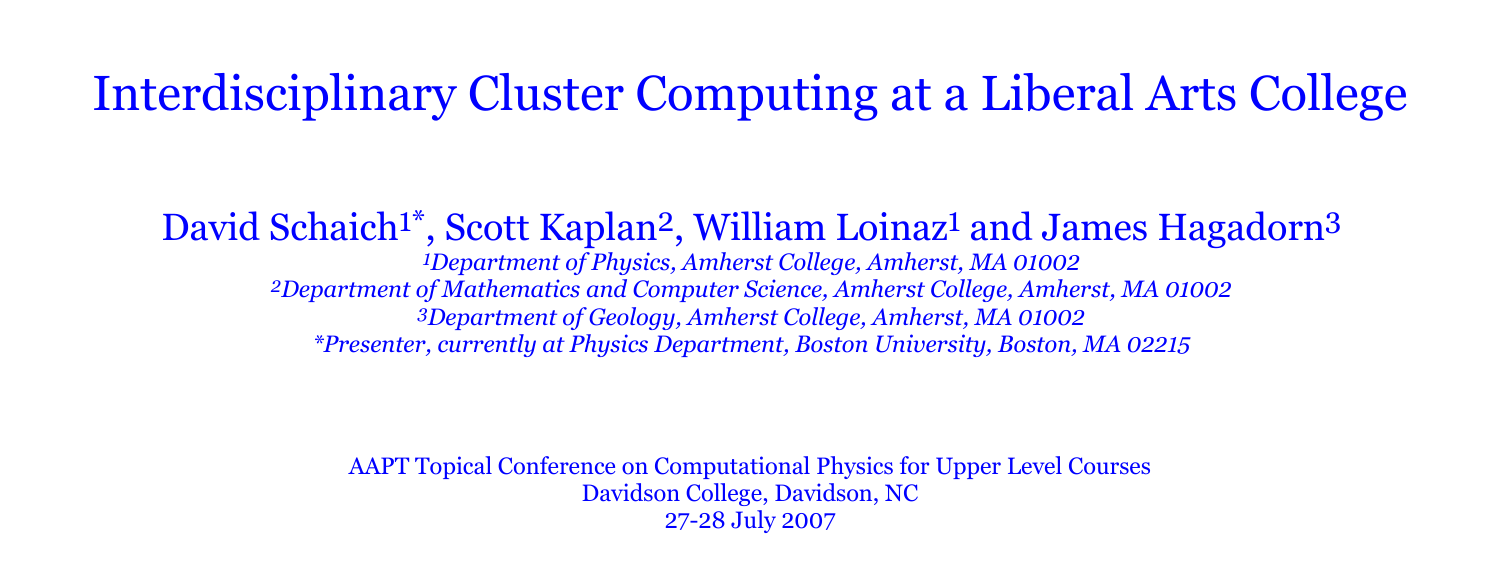# Motivation and Background

- Cutting-edge research in computational science often requires substantial computational processing and data storage.
- Computing clusters linking large numbers of "off-the-shelf" processors are an economical alternative to expensive supercomputers that permit such computationally intensive research.
- Therefore Amherst College is constructing a high-performance scientific computing cluster for interdisciplinary use in student and faculty research and training.
- The infrastructure is also accessible to the Five College Consortium of which Amherst is a part (with Hampshire, Mount Holyoke, Smith and the University of Massachusetts at Amherst).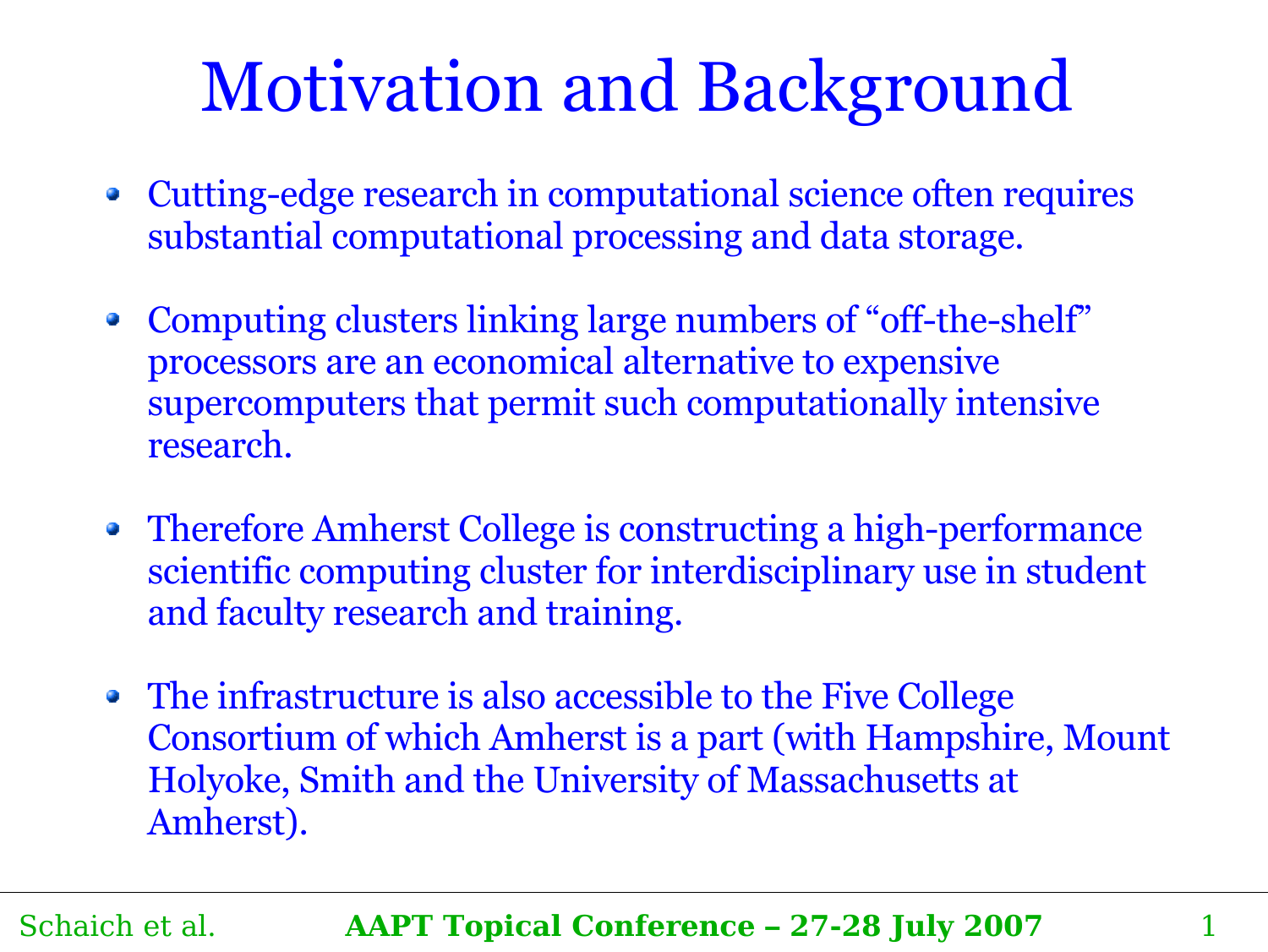# **History**

- The cluster began life as a collection of PCs personally obtained by Prof. Scott Kaplan in the early 2000s.
- In 2004, Prof. Kaplan received a grant through Amherst's Faculty Research Award Program (FRAP) to purchase additional computers for the cluster, and was able to incorporate idle Macs in computer labs at Amherst College.
- In 2005, Profs. Kaplan, Loinaz and Hagadorn received an NSF grant to construct a larger high-performance cluster.
- Processors purchased through the NSF grant began to be incorporated into the cluster in early 2006.
- However, operating system upgrades made them unavailable to the cluster.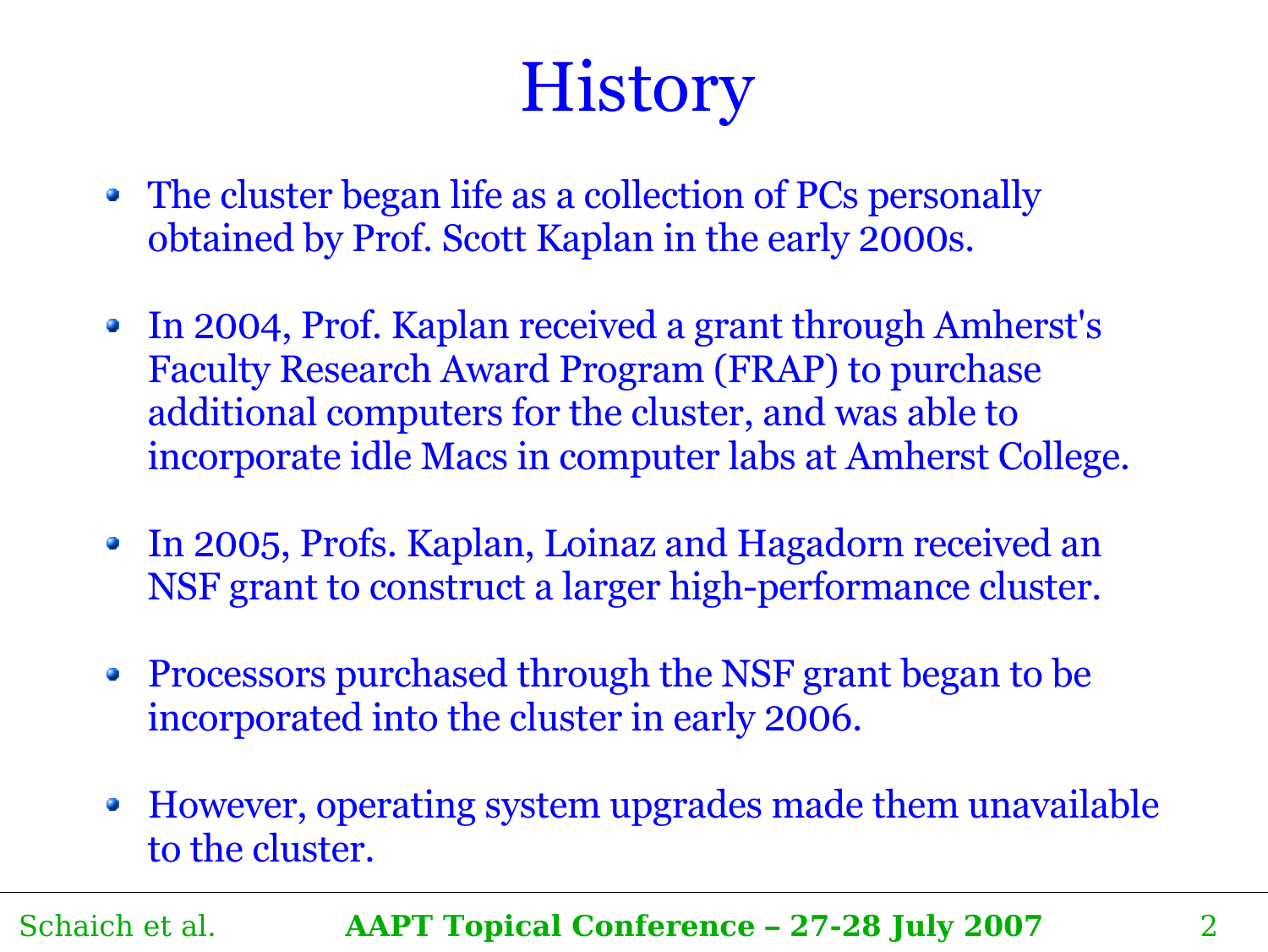### Current Status

- A full-fledged scientific computing cluster became operational in 2006, using over fifty new processors funded by the NSF. In the next year or two the cluster should reach its final size of roughly 150 such processors, possibly as many as 200.
- Since becoming operational, the cluster and has been used by researchers in six fields (computer science, physics, geology, chemistry, biology and statistics), including four undergraduate theses.
- A new computational science course is currently being developed, and will have the cluster available as a resource.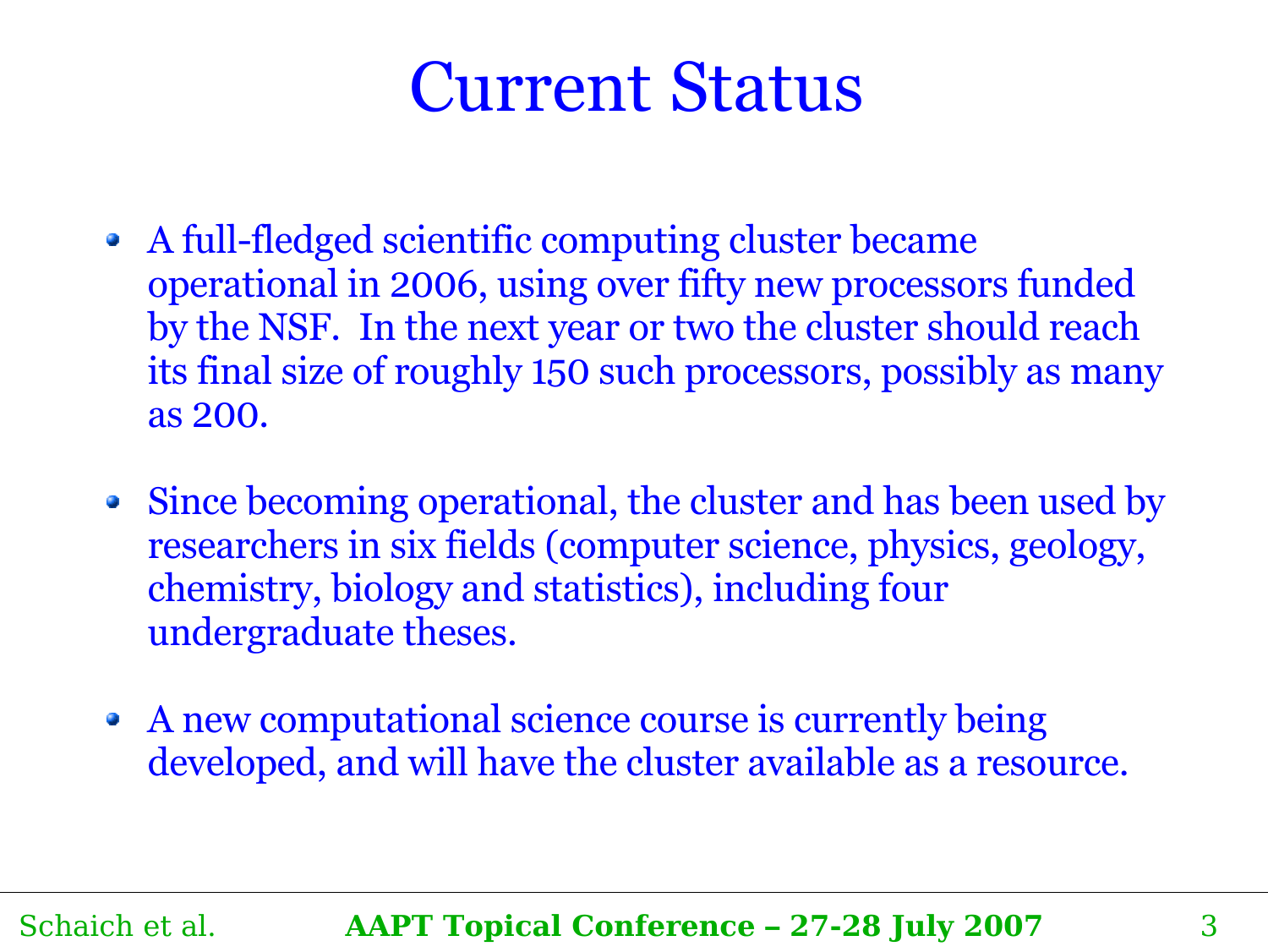### In the Curriculum

- The availability of the cluster has motivated the development of a new course in computational science, to be offered for the first time in the 2007-2008 academic year.
- A joint computer science and physics course, it will be cotaught by Prof. Lyle McGeogh (Computer Science) and Prof. David Hall (Physics).
- At least initially, the course makes only limited use of the cluster, to briefly introduce parallel processing and algorithms. The cluster's role may be expanded in the future.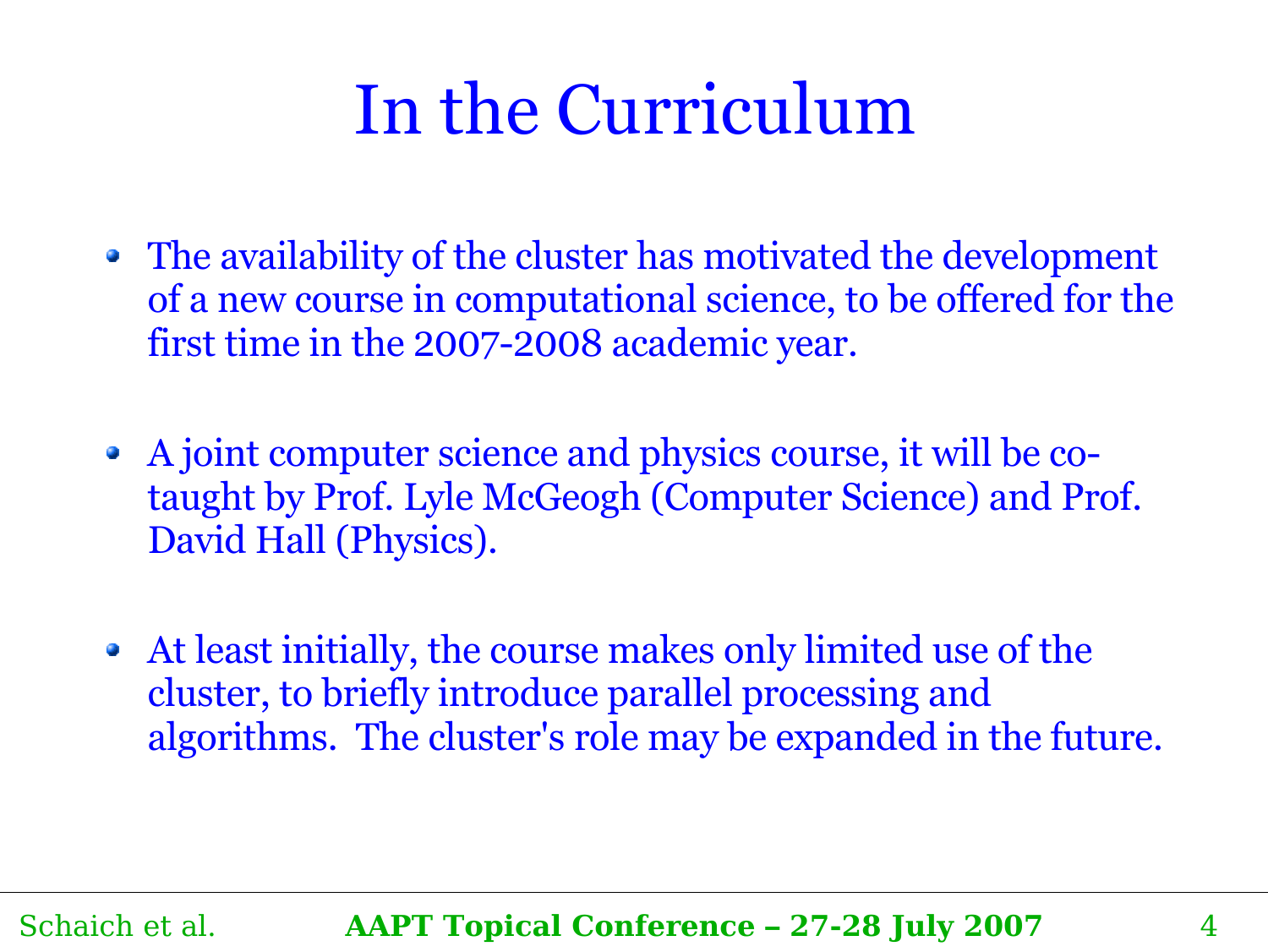### Course description

### Computer Science 15 / Physics 15 – Scientific Computing

This course explores how computation can be used effectively to solve problems arising in scientific disciplines. Topics include numerical integration, solving systems of equations and differential equations, root finding, the fast Fourier transform, statistical tests, random number generation, curve fitting, error analysis, and simulation of physical systems. We will emphasize ways of constructing correct, efficient algorithms and of implementing those algorithms well. No previous programming experience is required, but quantitative aptitude is essential. Students will be expected to learn the basics of programming in the first few weeks and will do substantial programming throughout the semester.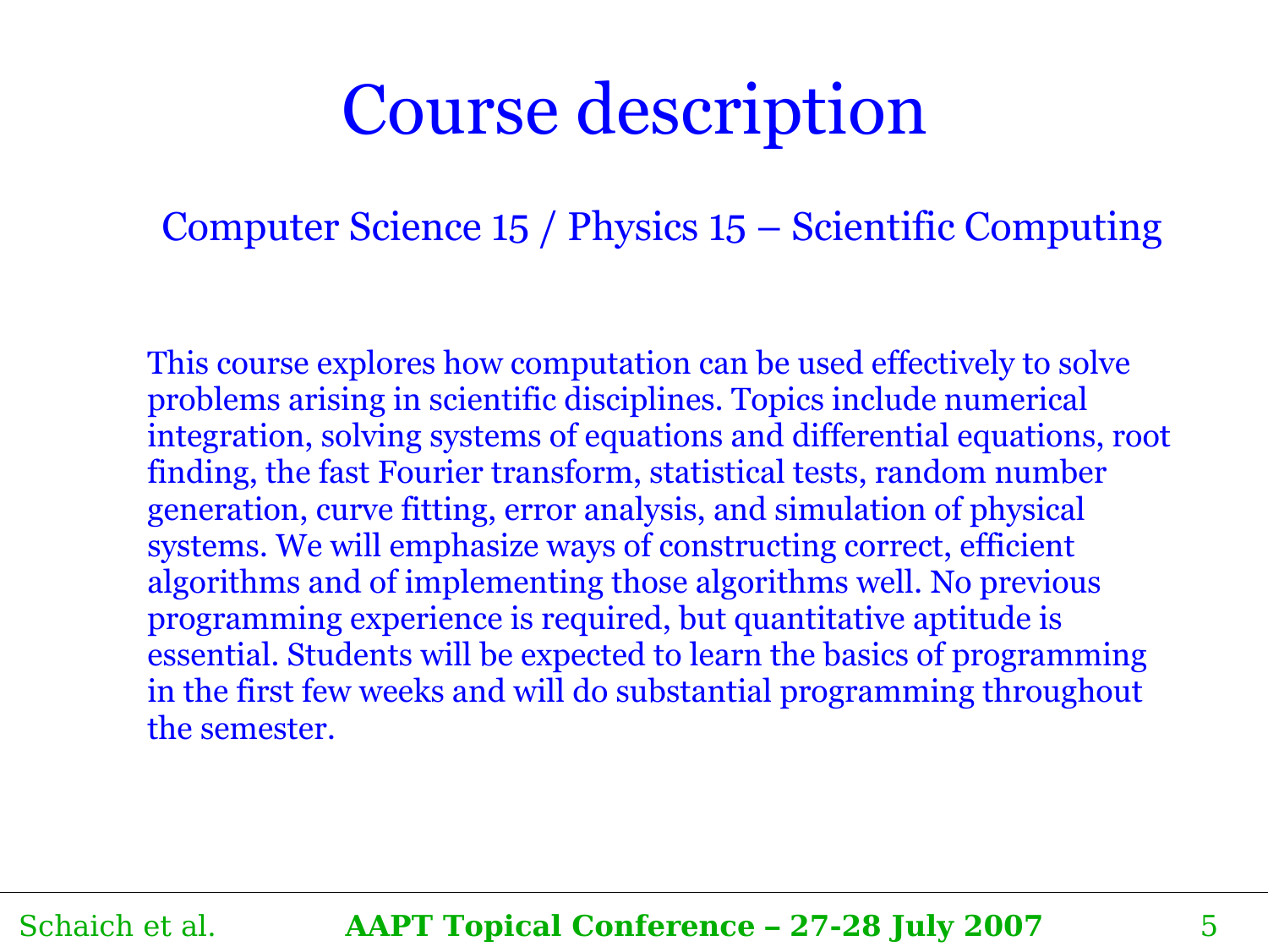### Research overview

Students and faculty in six departments have either used the cluster to perform intensive computational research, or are developing projects to run on it.

- Biology: examining evolutionary relationships between closely-related  $\mathbf{r}$ plant genera through DNA sequence analysis
- Chemistry (with Geology): modeling the dispersion of Mercury from an  $\mathbf{r}$ aging coal-fired power plant into the air and water
- Computer science: analyzing strategies for main memory management  $\mathbf{r}$
- Geology: improving fossil visualization with X-radiographic tomography  $\mathcal{L}$
- Physics: Monte Carlo simulations of lattice quantum field theories ٥
- Statistics: analyzing statistical data to construct and evaluate prototype  $\mathcal{L}$ point patterns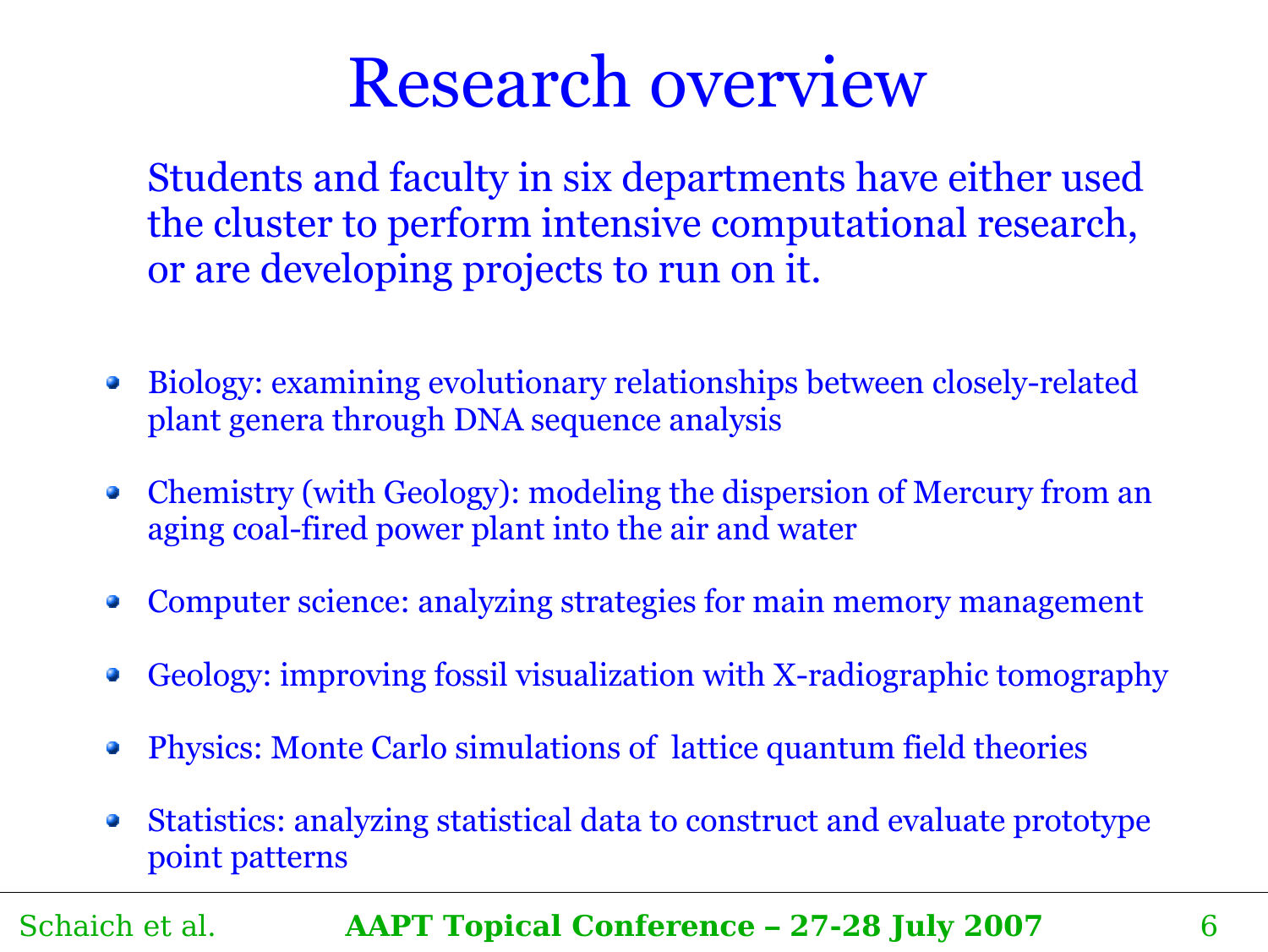## Undergraduate theses

To date, four undergraduate honors theses in three departments have been based on research performed on the cluster; students have also used the cluster for summer research.

- Owen Hoffmann (computer science), "Reference Trace Reduction via Reference Distribution Sampling" , advisor: Prof. Scott Kaplan
- Thomas Jablin (computer science), "The Effects of Hard Disk Caches on  $\mathcal{L}$ Prefetching and Clustering" , advisor: Prof. Scott Kaplan
- David Schaich (physics), "Lattice Simulations of Nonperturbative  $\mathcal{A}$ Quantum Field Theories" , physics, advisor: Prof. William Loinaz
- Joshua Shak (biology), "Phylogenetic relationships of Old World *Lycium*  $\mathcal{L}$ (Solanaceae): Reticulate evolution in the African taxa" , advisor: Prof. Jill Miller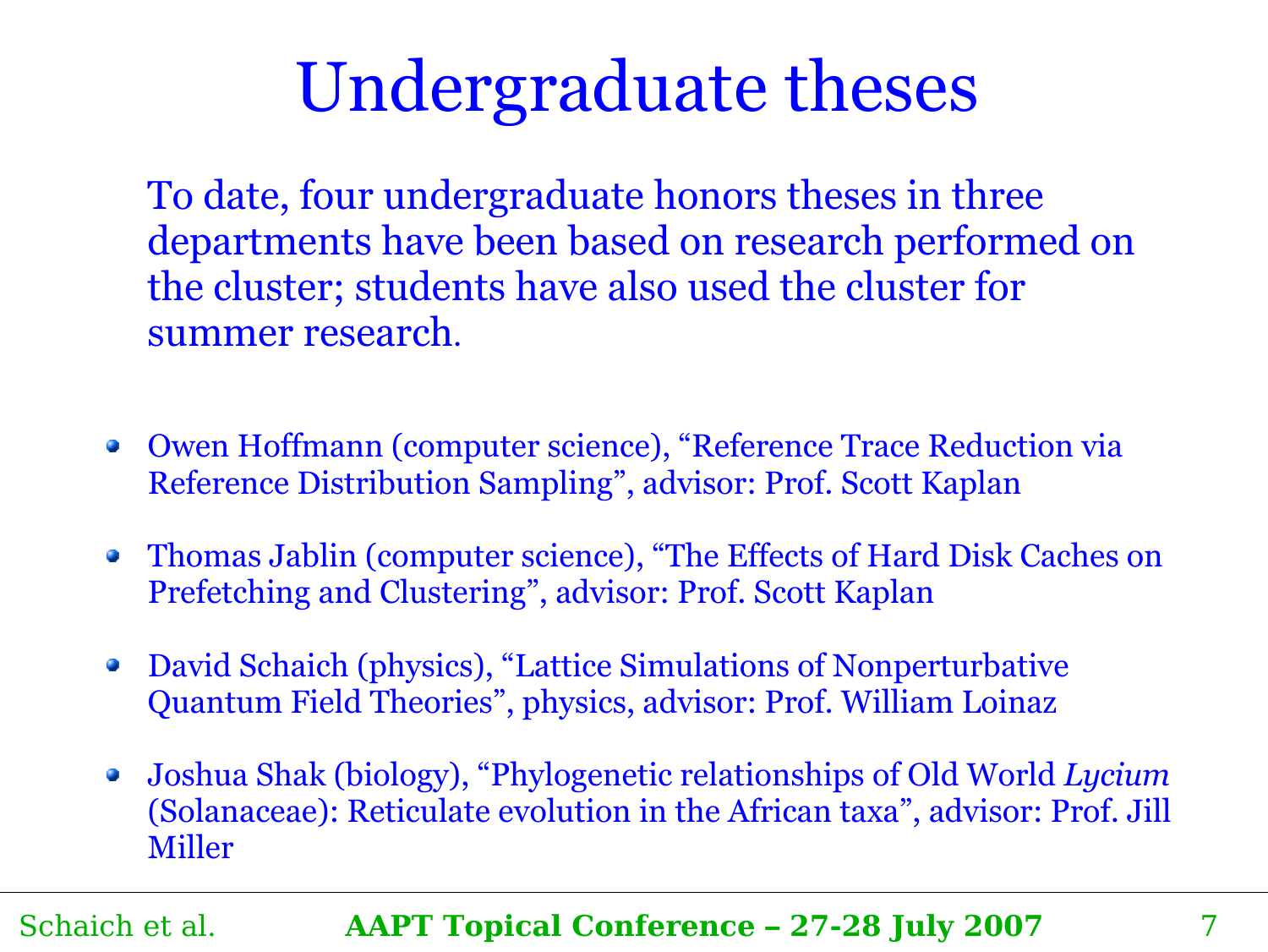## Physics Research

- Physics research on the cluster focuses on Monte Carlo simulations of  $\bullet$ lattice quantum field theory, particularly scalar  $(\phi^4)$  quantum field theory (Prof. William Loinaz).
- Projects focus on understanding the basic physics of these models, such  $\mathbf{r}$ as their phase structure, as well as nonperturbative features such as solitons.
- Lattice simulations are also used as a laboratory for studying improved  $\mathcal{L}$ actions and algorithms.  $\lambda$
- Highlights include accurate  $\mathcal{L}$ measurements of the continuum critical coupling coefficient and soliton mass in  $\phi^4$  theory (articles in preparation).



#### Schaich et al. **AAPT Topical Conference – 27-28 July 2007** 8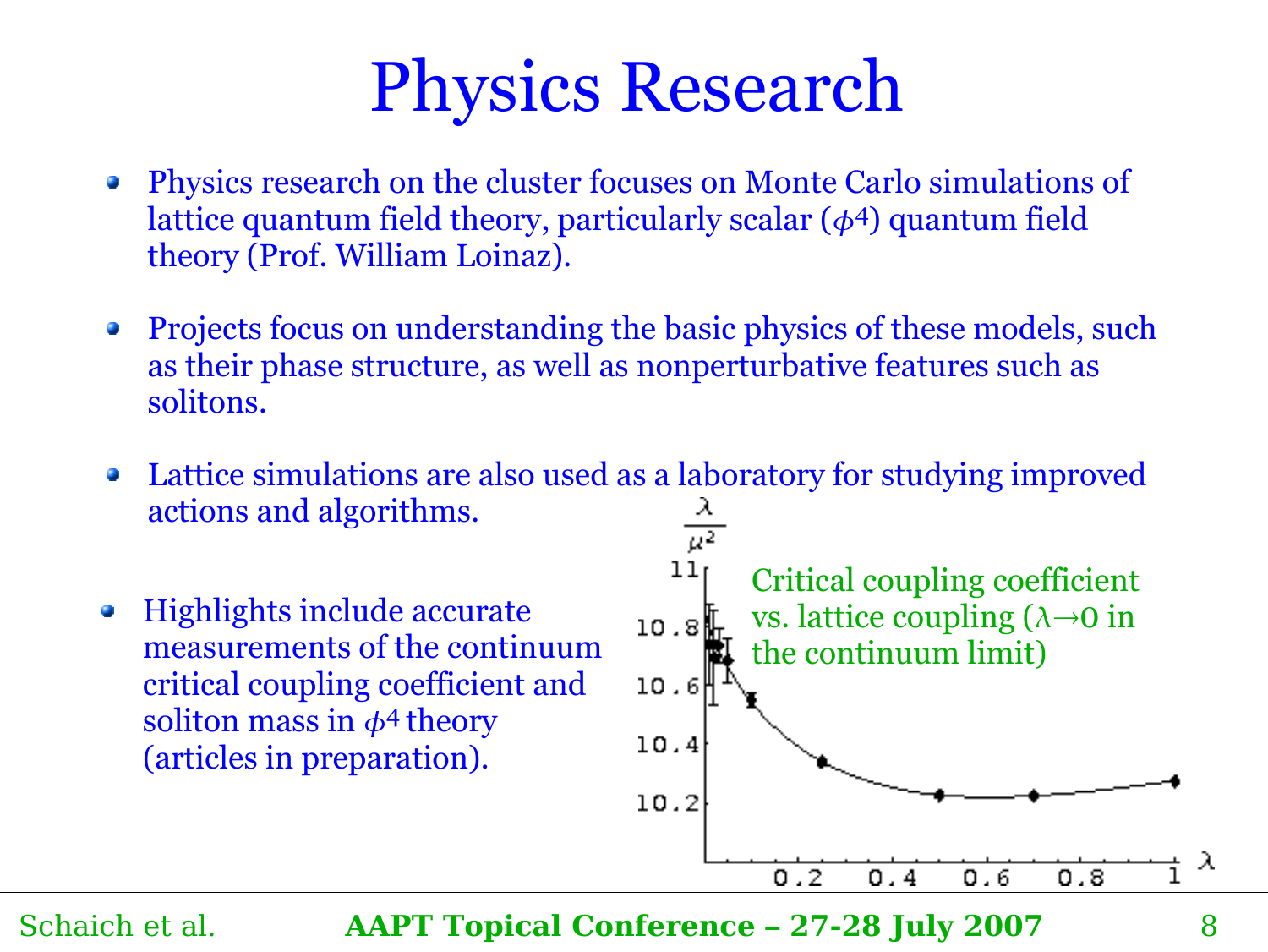### Computer Science Research

- Computer science research on the cluster focuses on buffer cache policies and strategies for managing main memory (Prof. Scott Kaplan).
- Simulating the various ways memory management strategies can be combined, determining the effect each has on the other, allows researches to determine optimal unified main memory managers for operating system kernels, that minimize the time spent transferring data to and from the hard disk.
- The cluster has also been used to study the effects of hard disk caches on prefetching and clustering, as well as schemes to reduce reference traces without losing important information.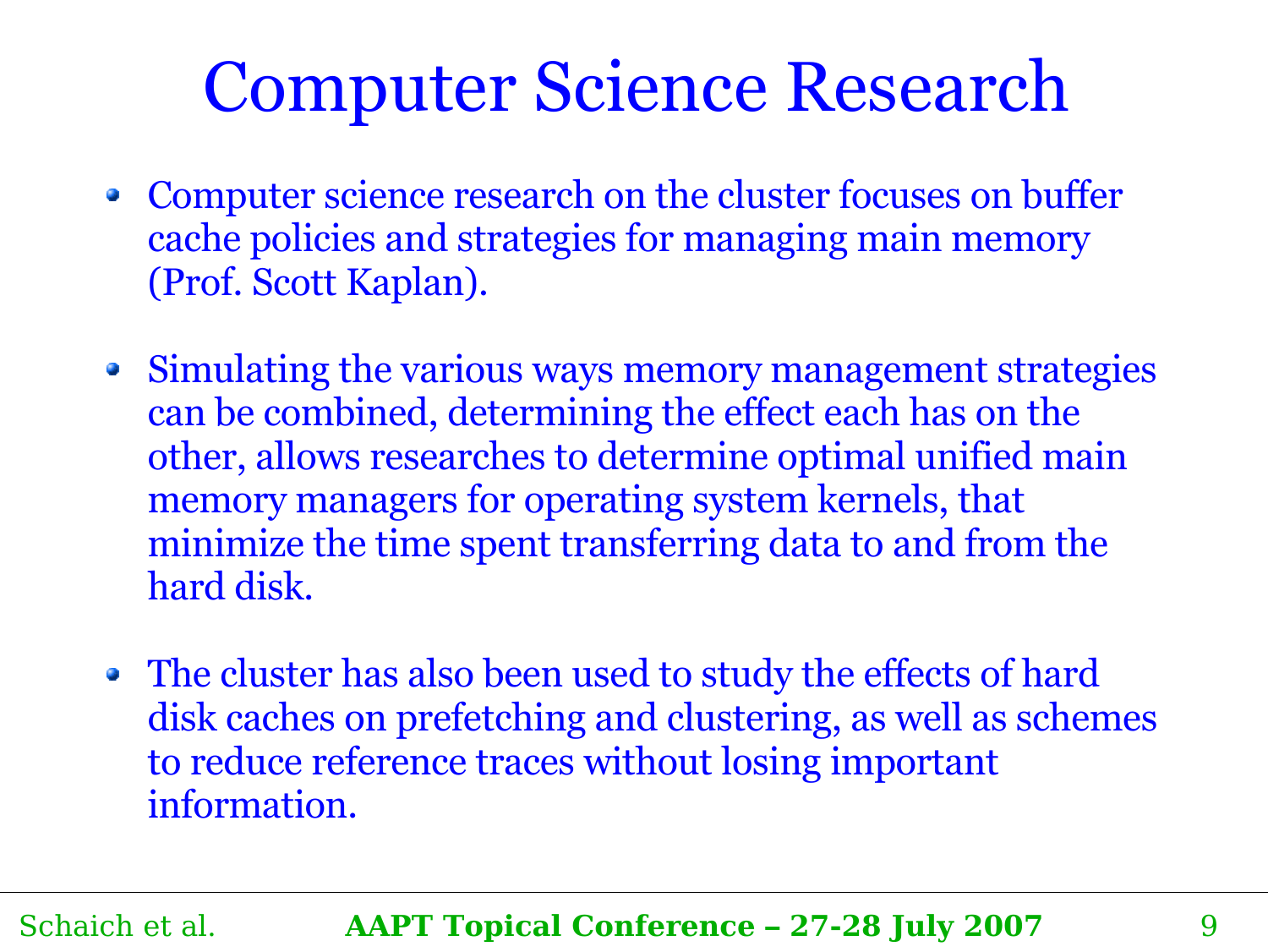# Geology Research

- One computational geology project (see below for another) is fossil visualization (Prof. James Hagadorn).
- This work attempts to improve the delays that occur in the process of converting attenuation projections into slice images when using X-radiographic computed tomography to visualize fossils of soft-body organisms embedded in rock.
- Such fossils of soft-body organisms are among the most important, but cannot be mechanically or chemically extracted from the surrounding rock.

Isosurface model of fossilized trilobite, from Prof. Hagadorn's Web site

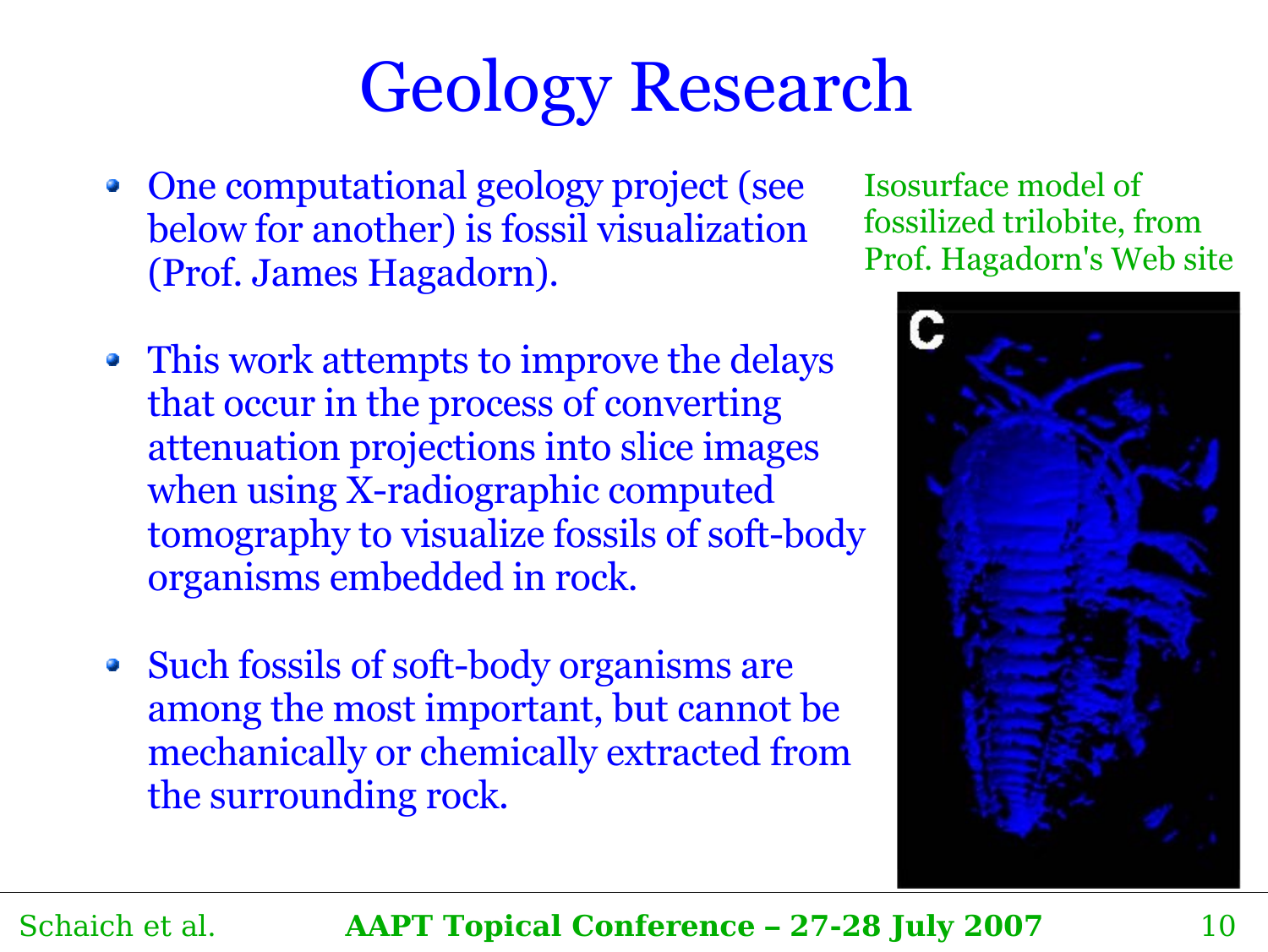# Biology Research

- Biology research on the cluster examines evolutionary relationships among three closely-related genera in the tomato family (*Solanaceae*) (Prof. Jill Miller).
- The genus *Lycium* (wolfberry) is the largest of the three, with some 80 species worldwide, and has been intensely studied in recent years.
- The cluster is used to analyze DNA molecular sequence data with the goal of uncovering phylogenetic relationships among a set of *Lycium* species.



*Lycium* species, from Prof. Miller's Web site.

Schaich et al. **AAPT Topical Conference – 27-28 July 2007** 11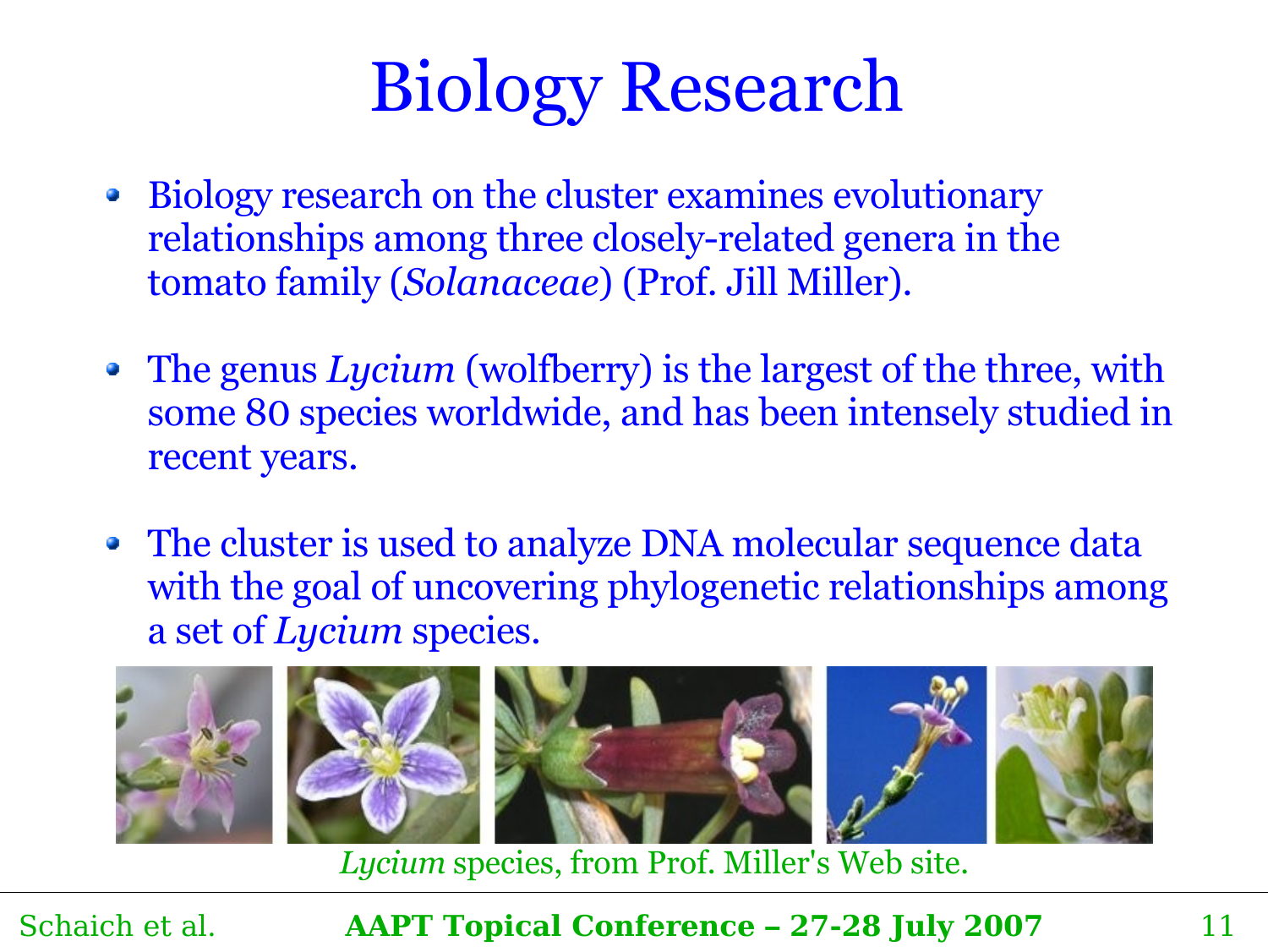## Chemistry Research

- Prof. Karena McKinney and Prof. Anna Martini (Geology) are developing a computational model for dispersion of mercury from an aging coal-fired power plant into the air and water.
- The computational capabilities of the cluster permit exploring the full 40-year historical data record, thus allowing testing and refinement of the local atmospheric chemistry and transport model.
- The power plant being studied is located at the foot of Mount Tom, roughly 15 miles from Amherst College.
- Mercury pollution, largely from coal-fired power plants, has led the Environmental Protection Agency to declare all fish in Massachusetts lakes and waterways unsafe for consumption.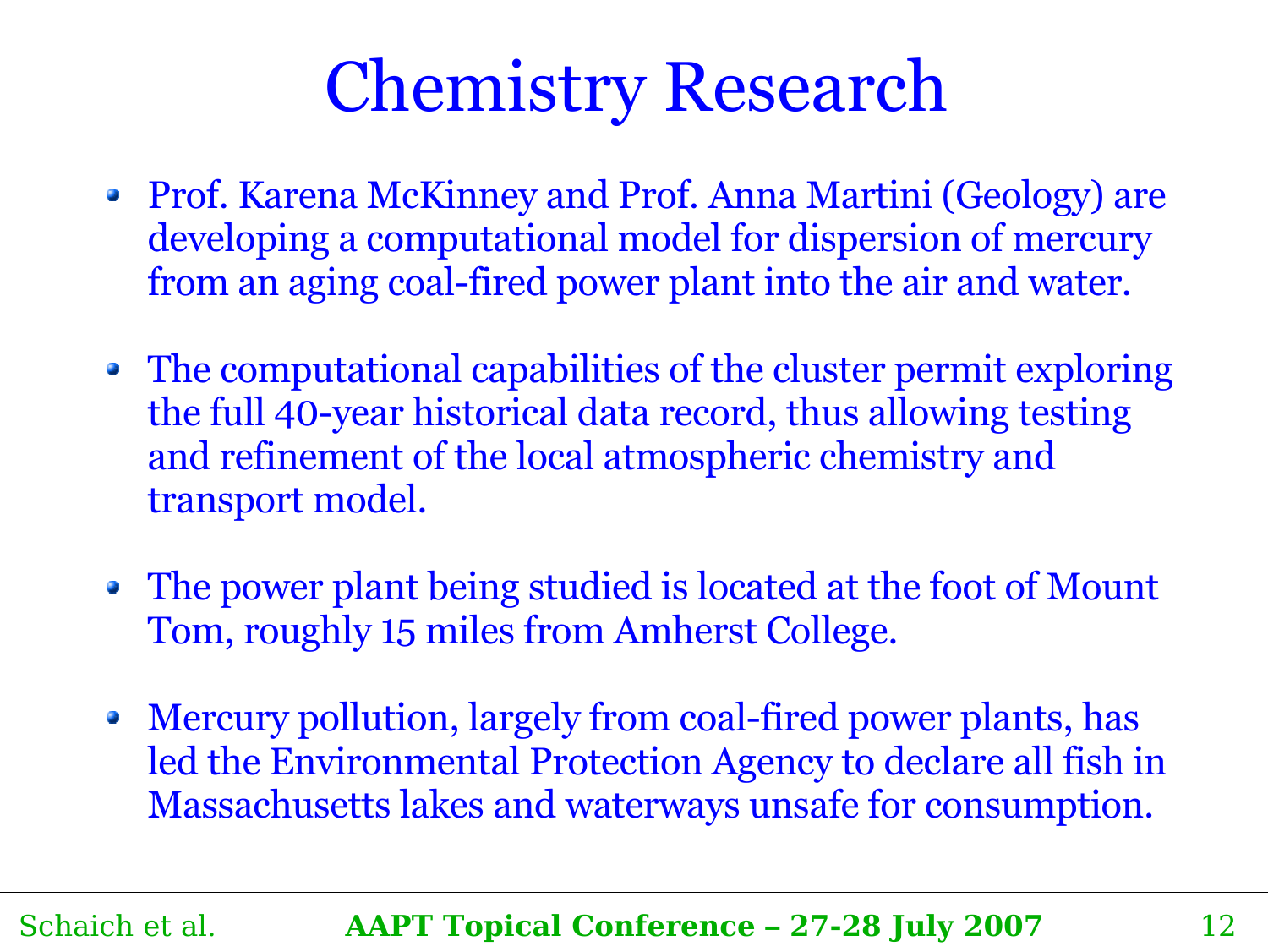### Statistics Research

- Statistical research on the cluster focuses on developing and analyzing prototype point patterns.
- Such prototypes seek to identify characteristic patterns or habits through which events or individuals can be distinguished or identified.
- This can be applied, for instance, to user profiling on computer networks, as illustrated by the graph at right.

From K. E. Tranbarger and F. P. Schoenberg, "Using prototype point patterns for computer user recognition and behavior description" , in review.

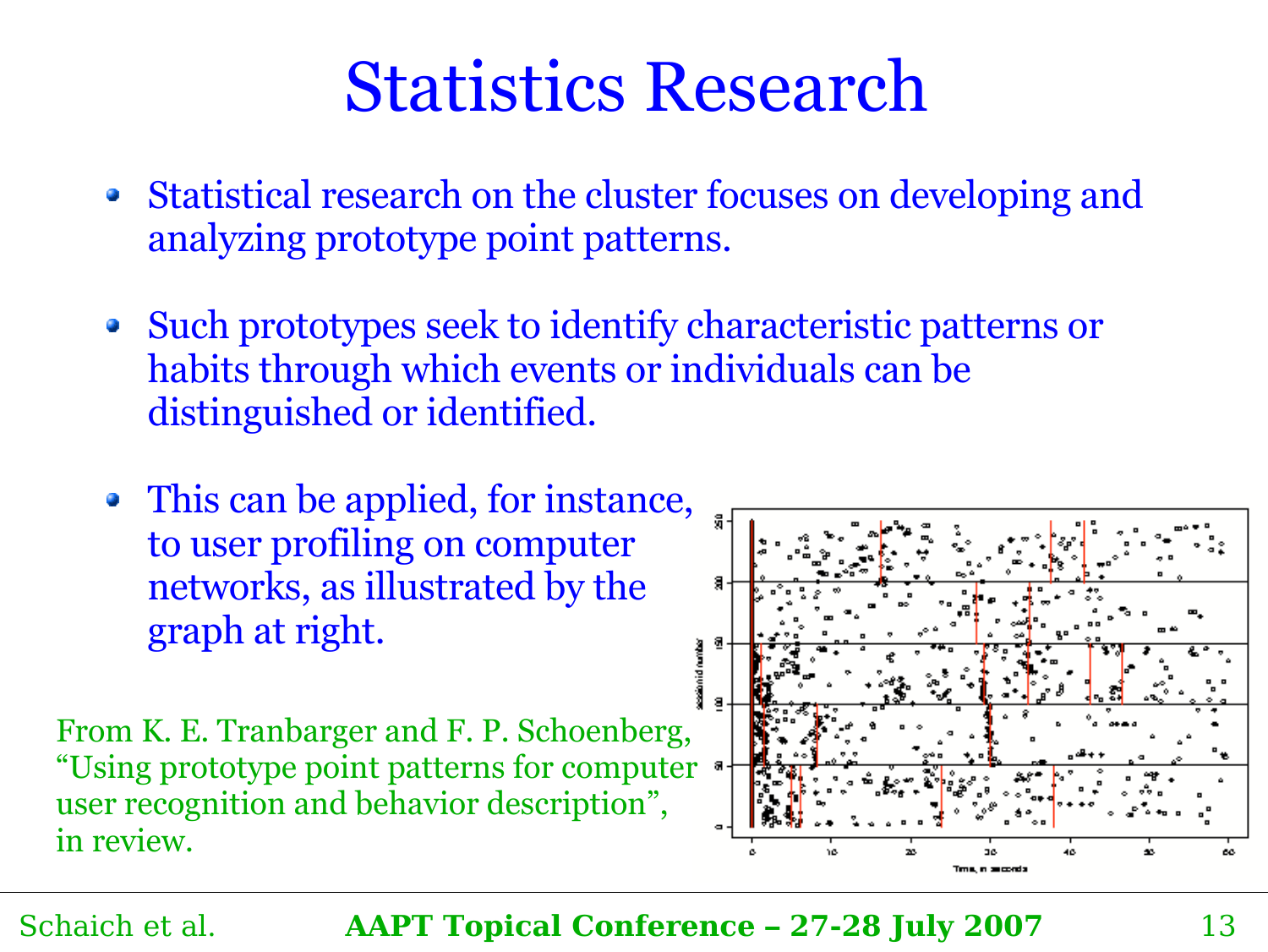### Hardware

- The NSF grant has been used to purchase 26 dual-processor HP DL145 G2's, each with two AMD Opteron 252 processors, 2 GB RAM, a 60 GB SATA hard disk and a 1 Gb Network Interface Card (NIC) connection. These form the core of the cluter.
- Each AMD processor is 64-bit and single-core, and clocks at  $\mathcal{L}$ 2.6 GHz using a 1 MB L2 cache.
- In addition the cluster currently includes eight single- $\mathcal{L}$ processor 32-bit computers purchased earlier through the FRAP grant, each with 3 GHz Pentium 4 chips, 1 GB RAM, a 40 GB IDE disk and 1 Gb NIC connection.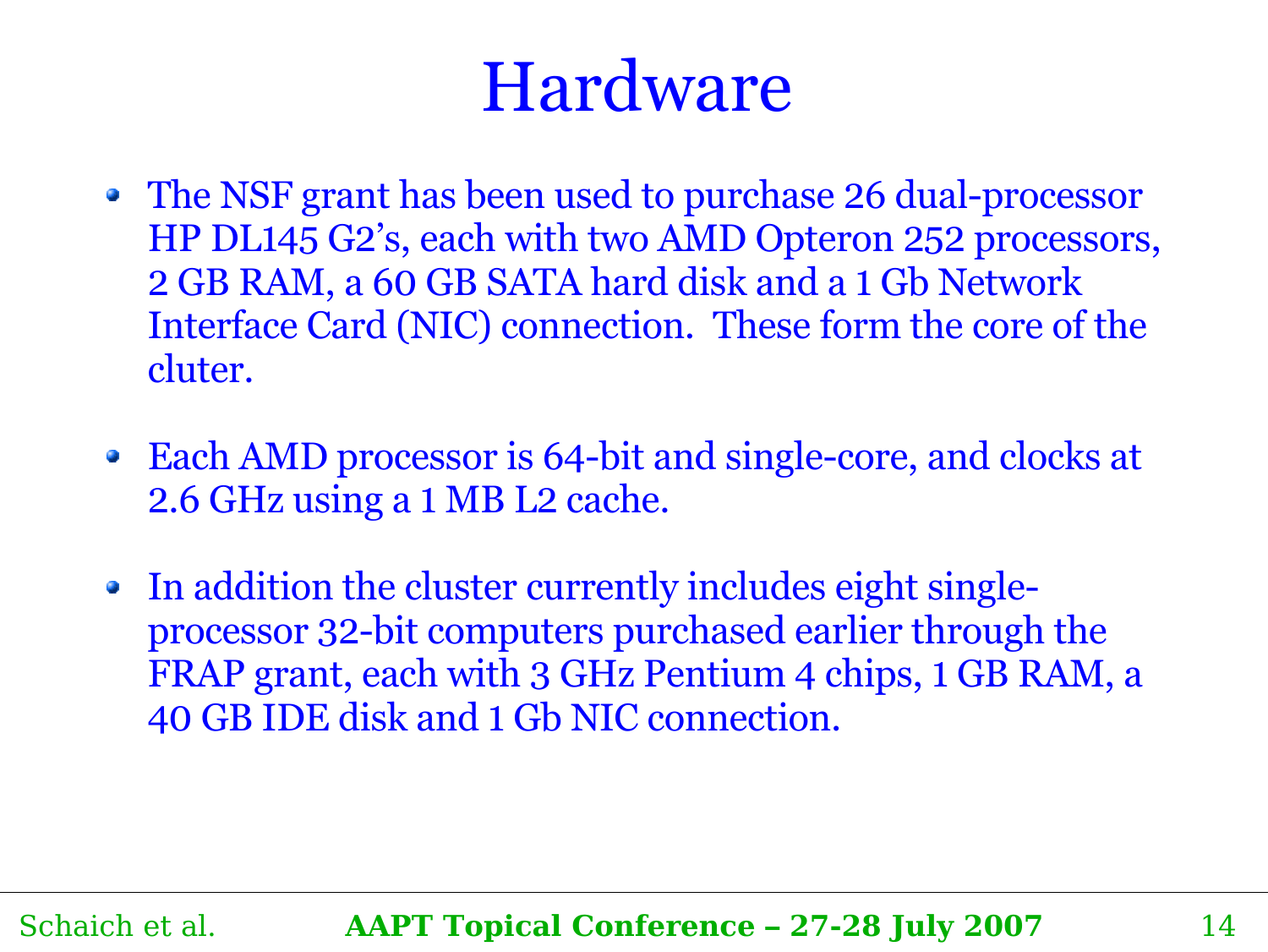

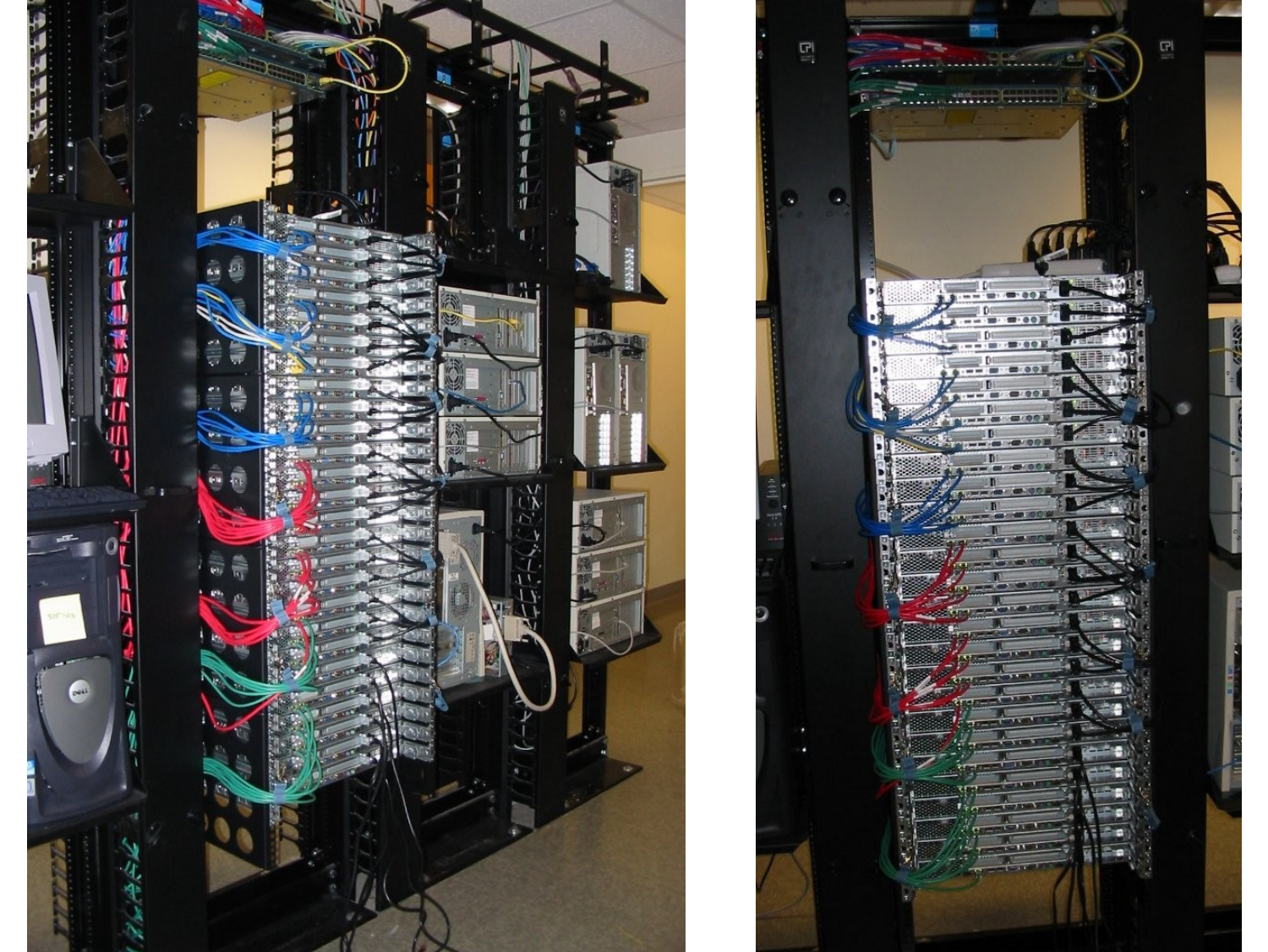### Software

- The cluster was largely set up early in 2006, and primarily uses software from that time. The main components are:
	- Operating System: Fedora Core GNU/Linux, version 4 (www.fedoraproject.org)
	- Compiler: GCC, version 4.0.0 (gcc.gnu.org)
	- Cluster management software: Condor, version 6.6.10 (www.cs.wisc.edu/condor)
- Some of the software releases are no longer being maintained, however, and should be upgraded in the near future.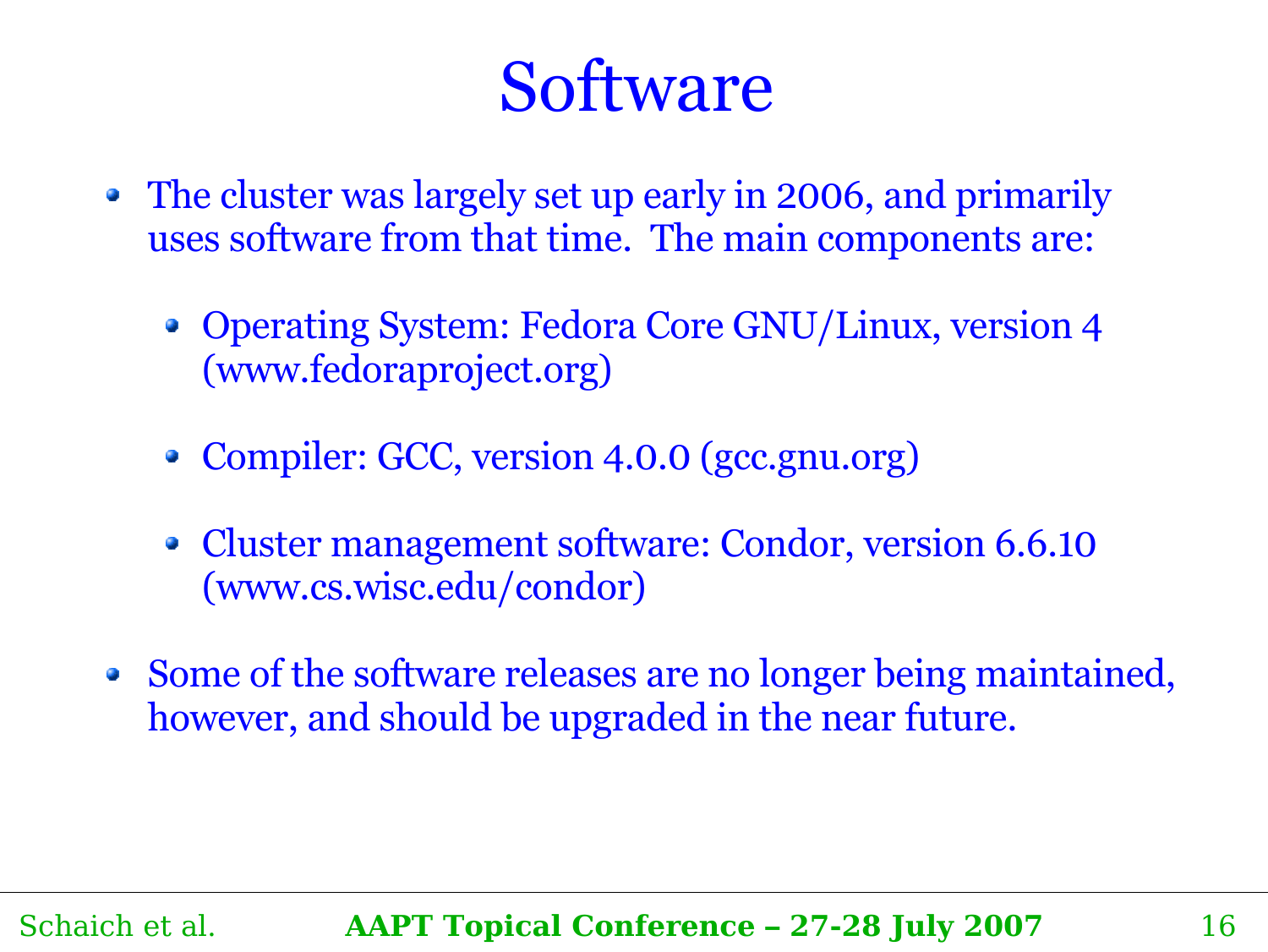## Future development

- Over the next two years the cluster should reach its full size of at least 150 processors, possibly close to 200.
- The main technical challenges that will be encountered in this expansion are supplying power to the cluster and cooling it.
- While resolving these issues may take some work, particularly setting up a powerful and reliable cooling system, both should be manageable.
- In addition, we hope to restore our ability to incorporate idle Macs in computer labs at Amherst into the cluster.
- As mentioned above, some software updates are also pending, and will likely be performed when additional processors are added to the cluster.